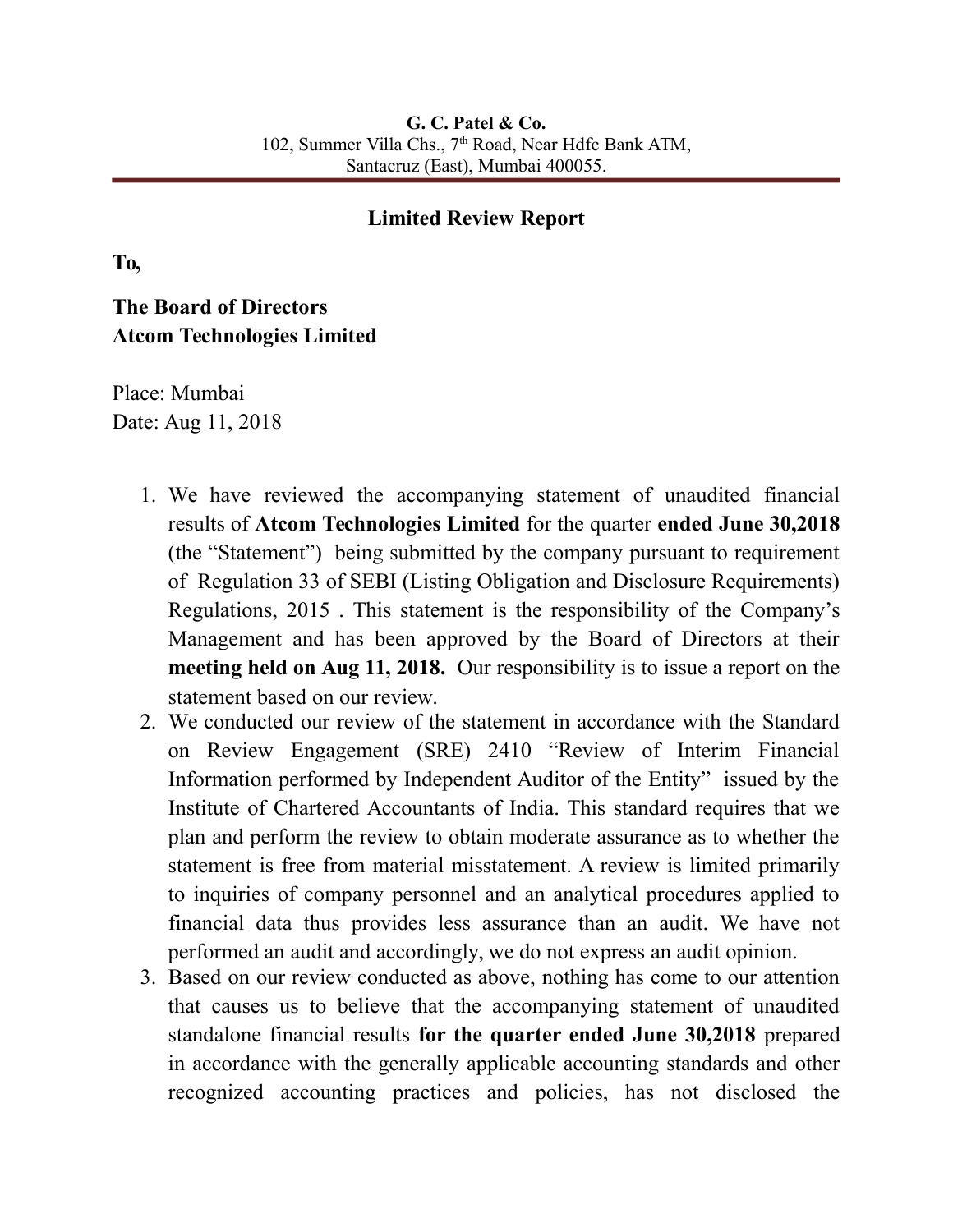information required to be disclosed in terms of Regulation 33 of SEBI (Listing Obligation and Disclosure Requirements) Regulations, 2015, including the manner in which it is to be disclosed, or that it contains any material misstatement.

For G. C. Patel & Co. **Chartered Accountants** MUMBA G.  $\sim$ Patel **Partner** MEMBERSHIP NO.:047327